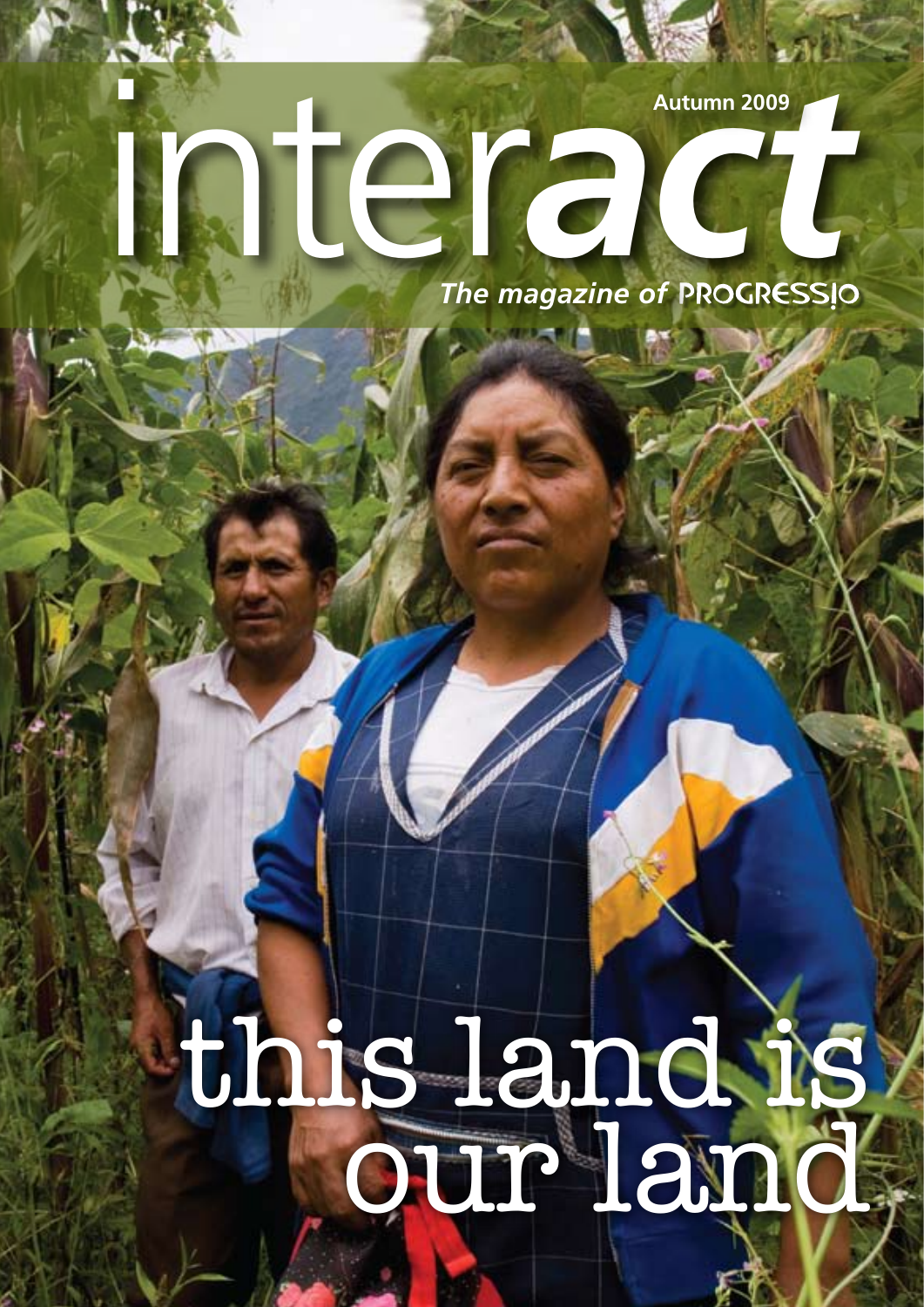

**Ensuring a sustainable future for the planet and its people is everyone's responsibility, writes Progressio's Executive Director Christine Allen**

# this land is our land

**The countdown to Copenhagen has begun.** The climate change negotiations in December are a chance – some argue the last chance – for global leaders to agree a set of targets to tackle climate change.

If world leaders were to waste this chance, the implications for the planet, and particularly the poorest people on it, would be severe.

In his recent encyclical letter, Pope Benedict XVI reminded Catholics of our "grave duty" to hand on the earth to future generations in such a condition that they can "worthily inhabit it and continue to cultivate it". We must recognise that, for the world's 1.4 billion smallscale farmers, the ability of the planet to be cultivated is a matter of feeding themselves and their families.

Over the coming months Progressio will be joining with others to bring the voices and demands of the world's poor to the climate change negotiations. You can do your bit: inform yourself (come and listen to Professor Mohan Munasinghe speak on sustainable development and climate change at the Progressio AGM on 19 October), send off a Just Add Water campaign card or organise people locally to sign up, and make plans to come to the march for a safe climate future in London on 5 December.

It's vital that ordinary people show their concern for this issue. There are lots of things to do – whatever you do, do something!

Cenistine

# contents

**Cover: Francisco Chipantasig and Consuelo Murminacho in their corn fields in Pululahua, Ecuador. Small-scale farmers in this community used to struggle with access to water, which was being diverted to large haciendas and agricultural estates. Working with Progressio development worker Germán Gálvez, the people of Pululahua built new water storage tanks to improve their access to water – and so boost their harvest.**  *Photo: Santiago Serrano/ Majority World*

- **4 voices** hopes for East Timor
- **6 insight** farmers in Ecuador
- **10 action** Just Add Water
- **12 viewpoint** community in Malawi
- **14 Q&A** Prachanda Man Shrestha
- **16 reflection** values and responsibilities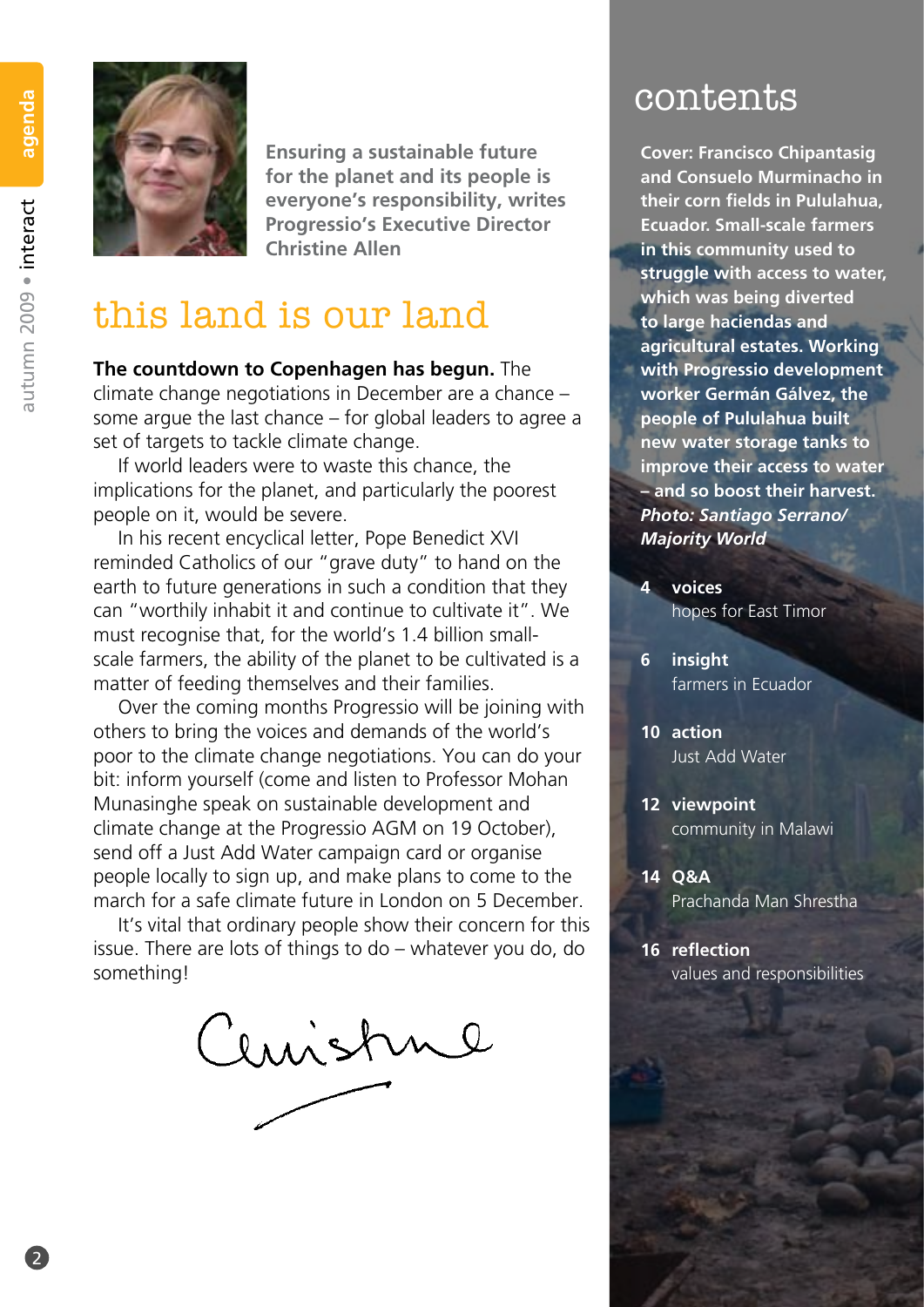# focus

**Children play on a fallen tree, taking a break from their day's work of moving stones for their neighbour's new house. Many families in Chuwitayo, Ecuador, are unable to feed themselves with their crops alone, and are forced to sell the trees on their land for timber to make ends meet. The small price they receive from intermediaries may help them survive the dry season, but the logs are later sold on, marked up by 1,000% or more.**

*Photo: Santiago Serrano/Majority World*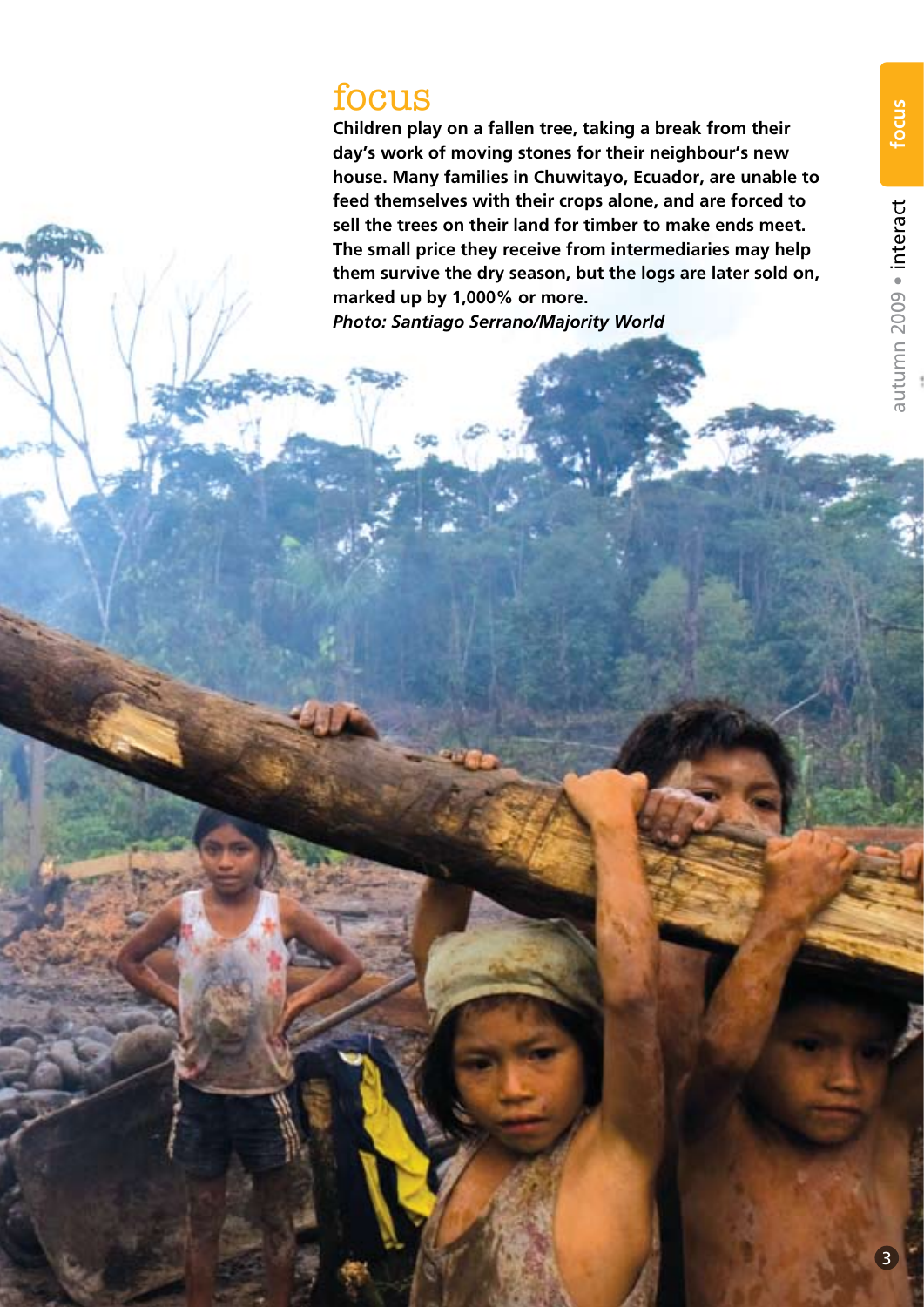# hopes for the future

**Ten years on from their historic vote for independence, the people of East Timor are at a turning point. They have their freedom – but how will they make best use of it?**

### **Antonio Guterres, programme manager for the East Timor NGO Forum**

My hope for the future is that our government establishes justice in East Timor. Our people would like to see an international tribunal for the people who were involved in crimes. We would like to see good governance and a system in place for justice.

# **Demetrio de Carvalho, executive director of environmental organisation Haburas**

Before the Indonesians were kicked out, our enemy was very clear. Today it's very complicated. Poverty is one of our common enemies. Environmental degradation is one of our common enemies. If we're thinking about our future generations, we have to struggle with all these things. East Timor is a small island nation and we are very dependent on our limited resources. The only thing that can make our future sustainable is preserving nature, and conserving ecology.

# **Nick Molyneux, Progressio development worker with Haburas**

What needs to be done is job creation and giving youth hope and purpose. Because at the moment, a lot of people who are unemployed don't have the opportunity to have an occupation, don't have skills, don't have a very good academic education. So my hope is that the government can create more opportunities for youth, which will create a more stable society, and a lot less tension within and between communities.

# **Melqui Aquino Ribeiro Fernandes, student**

My hope for East Timor is that the government gives opportunities to people in the community – to help them to develop their own skills so that they can improve their lives and get jobs in order to survive in the future.

# **Francisca Alves Taolin, advocacy officer for women's network Rede Feto**

Now is the opportunity for East Timorese women, and we need to encourage each other to fulfil this opportunity. More women need to get involved, so that people know that women can participate in development.

# **Domingas Vilanova Sequeira, Progressio East Timor project officer**

My personal hope is that the government will try to minimise the poverty in East Timor, because there are people living on under a dollar a day, which is really sad. I'm also hoping… Well, I'm having a baby, so I hope that in the future, my kids won't have to go to another country to get a better education or healthcare. I hope that we will have it in East Timor.

# **Weng (Maria) Ladaga, Progressio development worker**

I hope that ten years down the road, more citizens, more communities, will be able to engage in democratic processes. I also hope that they will not forget the lessons from the past. There's been so much tragedy in this country. I hope that they will not forget, so that it will not happen again.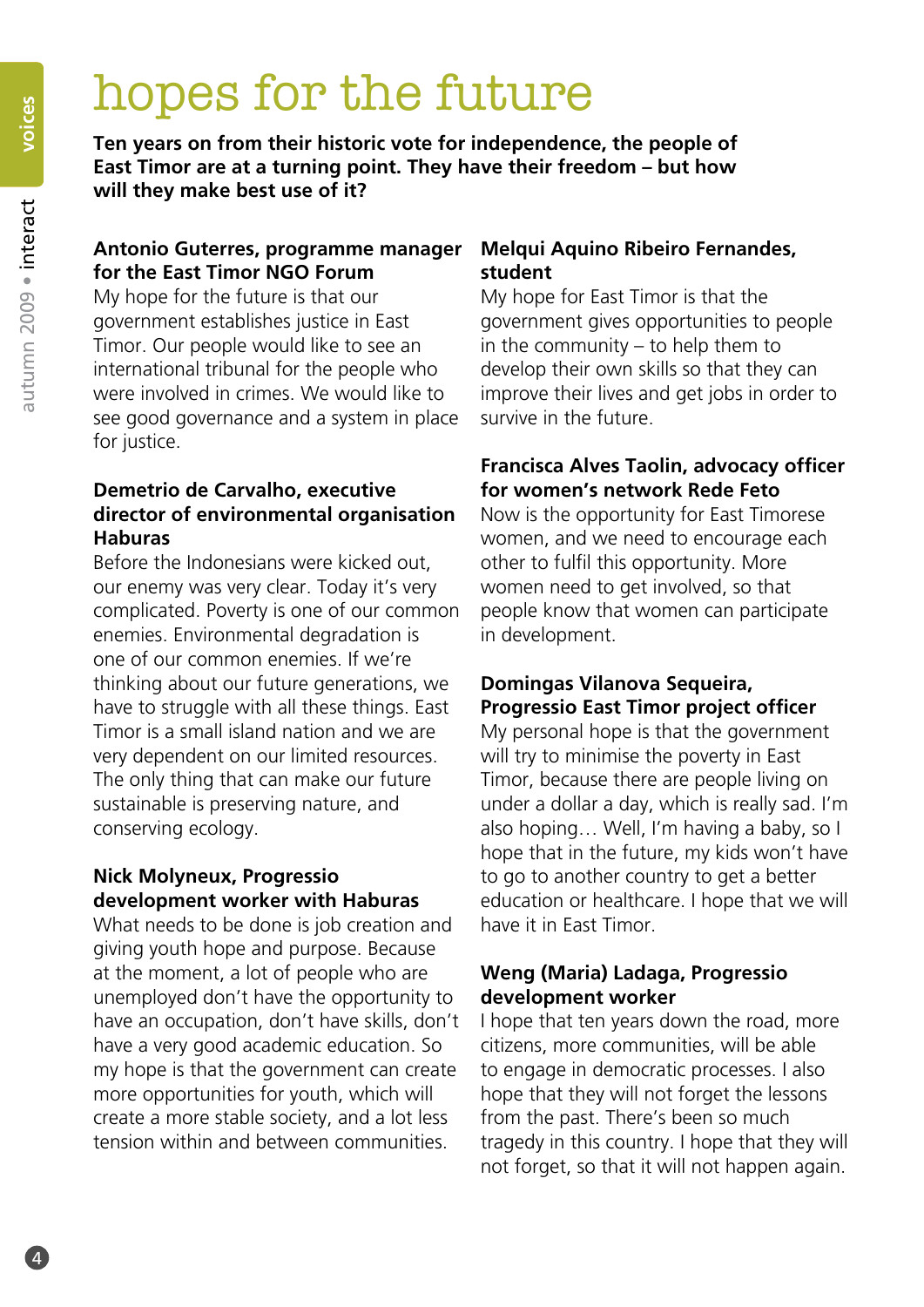

### **Afonso Coreia, Nau Ner Community Group (pictured, with red cap)**

I work as a farmer. We are currently taking the opportunity to work with a local NGO, Haburas. We are from Nau Ner Community Group, and are working to produce salt, and plant trees for our children's future. I am concerned that we have been independent for 10 years, but we do not have electricity or water. If the government cares about us and our children, they should provide us with these things.

# **Mateus de Jesus Coreia, Nau Ner Community Group (pictured, with beard)**

I make salt and look after the goats. I work with Haburas. What the government could do for my community is provide electricity and water.

# **Paul Alves, Nau Ner Community Group**

Since independence nothing has changed. We have asked the government for water and electricity many times. The government should come and see our reality. We are working for the future now. But when will we get water and electricity? After we are all dead? Not everyone will agree with what I am saying, but I feel I need to say it. Why do we not have these services? There are 1,000 people in our village. If you look at other villages they have it, why not us?

# **Crispin de Jesus Coreia, Nau Ner Community Group**

I hope that with Haburas we can bring our concerns to the highest levels of government, and that they will listen to our concerns. And, as a young person, I am asking for job opportunities.

*Interviews by Progressio staff members Claire Schultz and David Tanner, who visited East Timor in July and August 2009. Photo by Claire Schultz*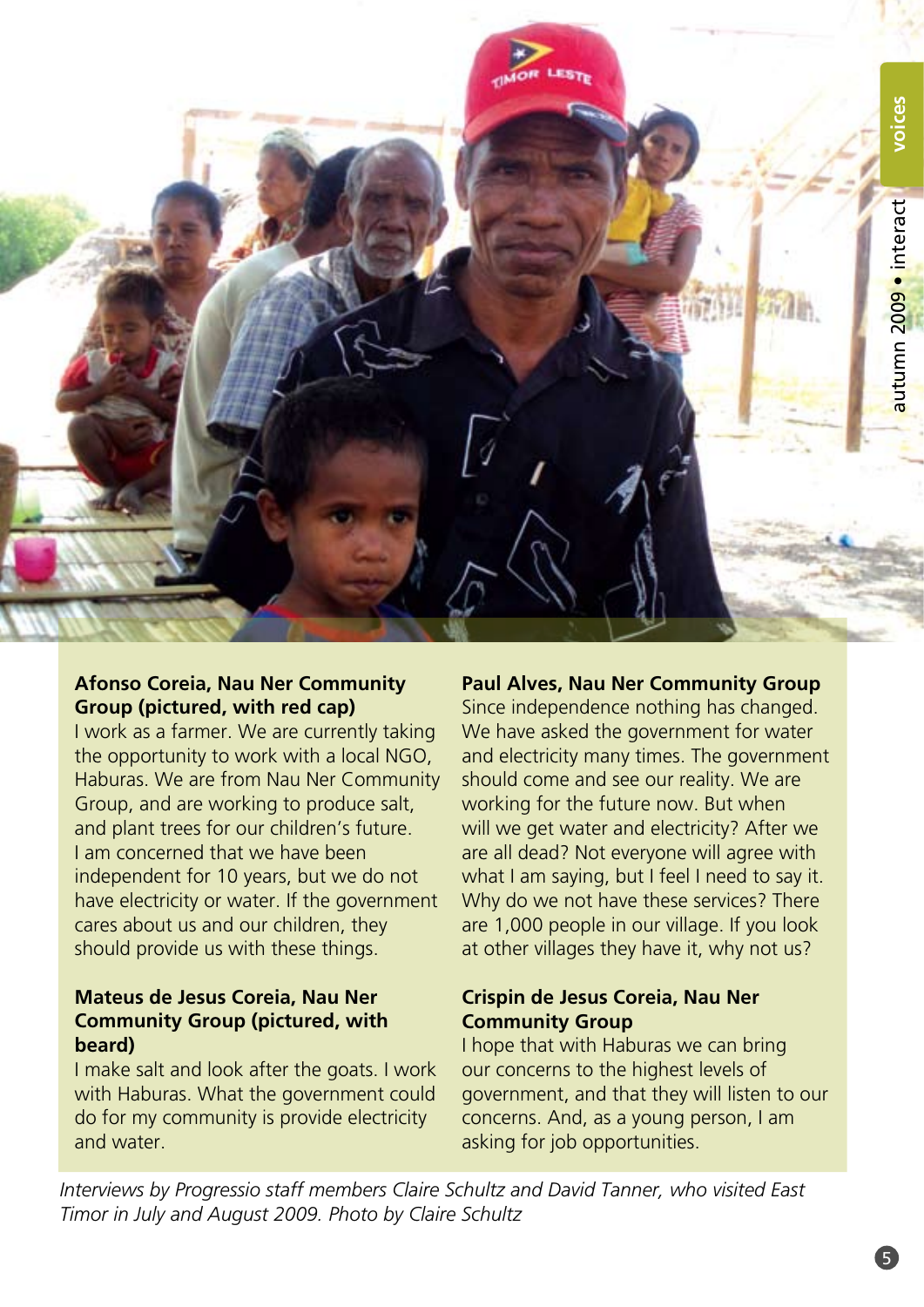# this land is our land

 $\overline{6}$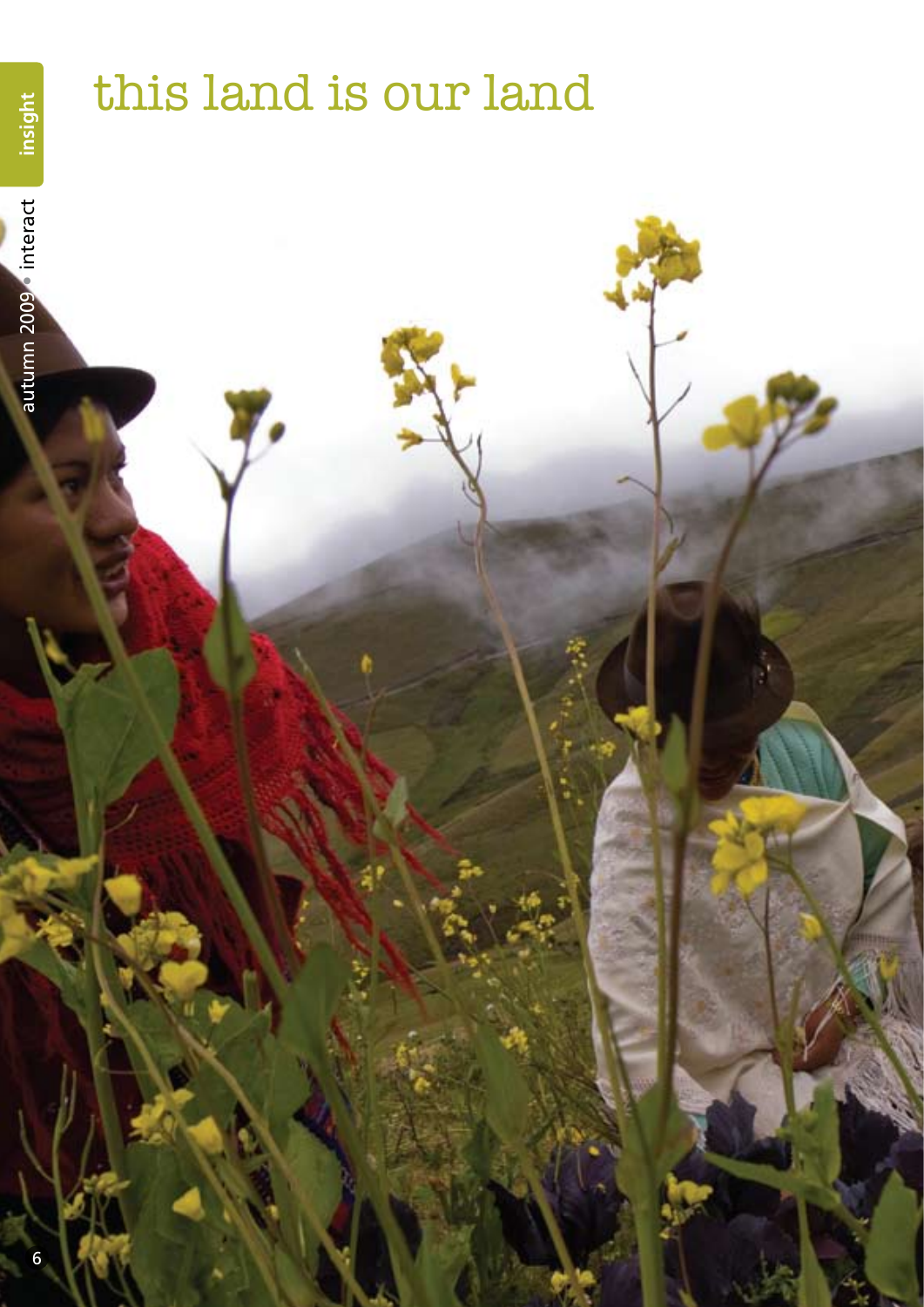**High in the Andean grasslands, indigenous women from the Ecuadorian community of Apahua work their fields. At over 4,000m the settlement is one of the highest in Ecuador. Women here have been working with Progressio development workers to recuperate native varieties of potatoes and grasses in order to improve crop yields and protect water resources. What began initially as a group of 17 'seedsavers' has grown into a local movement of over 150 women working together to preserve traditional knowledge and techniques as well as their way of life. According to Fabiola, the local coordinator of the project: "Rural people eat, breathe and sleep agriculture. We depend on and live from our farms... We will continue to do good things [together]. We have noticed that when women work together the family benefits."**

# **For farming communities in Ecuador, development doesn't just mean moving forward – it also means going back to their roots, writes Brie O'Keefe**

"When I first arrived in Intag, the people used to sell their crops of yucca to buy things like tinned spaghetti or rice instead of eating them." So said Progressio development worker Myriam Salazar, as we climbed a steep path towards the village of El Cristal in the region of Intag, Ecuador.

"One of the first things I did was take out that intermediary step and encourage the people to eat the food they grew – to feel pride in their traditional diet."

Pride is in no short supply now in the community, where we were greeted warmly by villagers eager to show us how agro-ecology has benefited both their farms and their families.

"Before we didn't know how to care for our land properly – we burnt the fields, we used a lot of chemical fertilisers, we made so many mistakes. Then the earth became sterile – so we became organic and have seen so many benefits," said Enrique Simbana, resident of El Cristal. "Thanks to the plants we live here peacefully, we only buy salt and alcohol."

# **Independence**

This newfound independence has even attracted city dwellers to return to the countryside – a rare example of reverse urbanisation in a country plagued by rural residents abandoning their land. Eduardo Arias and his family left their life in Ecuador's capital, Quito, after struggling to make ends meet in the overcrowded and poverty-stricken streets. "We missed the countryside," he said. "We realised that even though we are still poor here, we have more freedom."

"I wake up everyday at 6am, and work until 4pm, when it gets dark," Soila Baraja told me. "It's really hard work – we hardly ever have a day off. But I don't mind, as I have everything I need here."

The residents of El Cristal are lucky to have this independence, as small-scale farmers all over the world are losing the same battles every year: unpredictable harvests, pressure to monocultivate, lack of access to water or irrigation and expensive fertilisers mean more and more are falling through the cracks and being forced to leave their lands and head to the city to try and eke out a living. ▶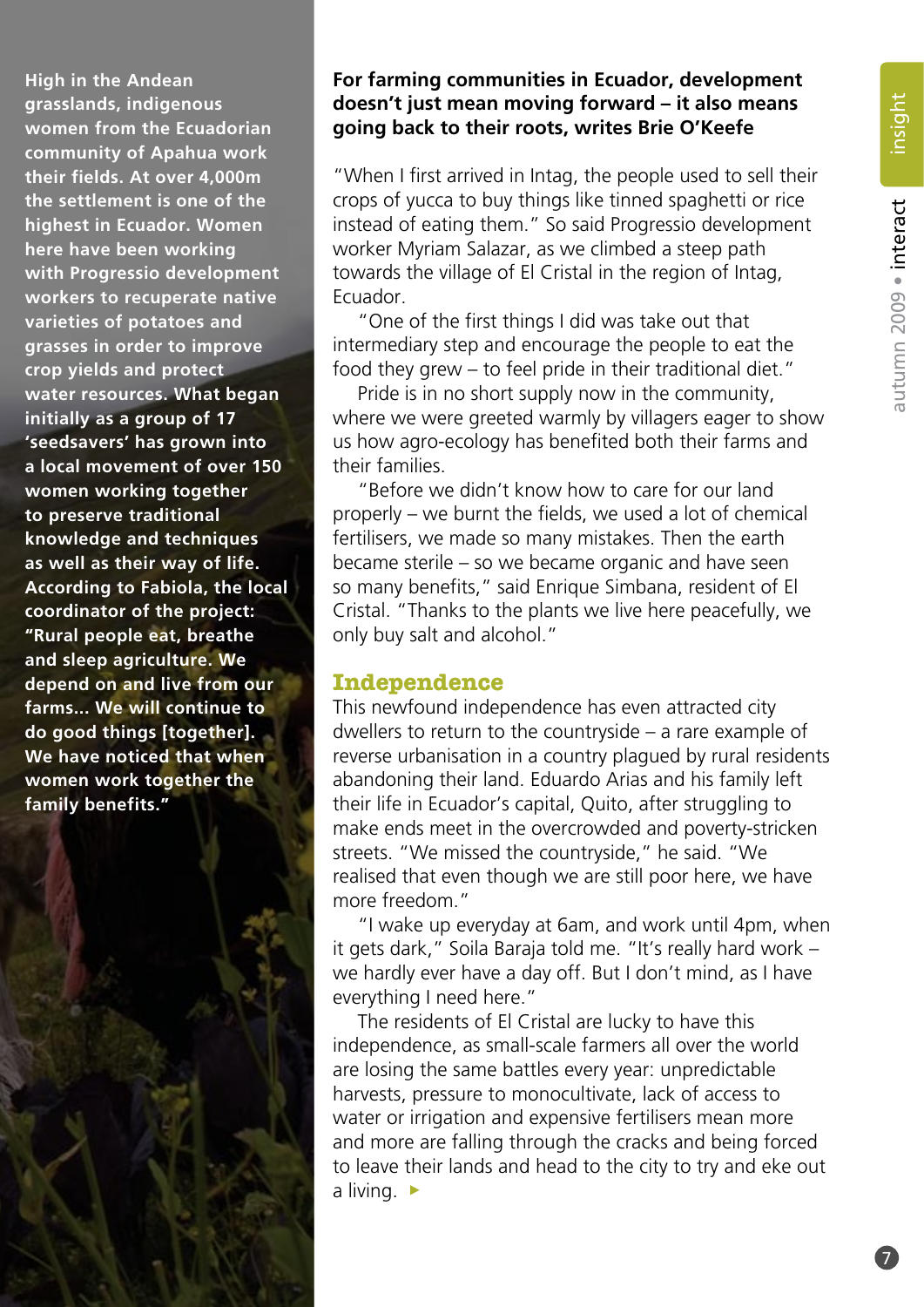

# **Self-sufficiency**

This is not what we find in El Cristal, as we arrive to a table laid full of local varieties of potato, yucca, bananas and fruit. Later we are taken on tours of the fields – distinguished by their patchworks of banana, yucca and potato plants planted all together to help balance soil nutrients and prevent pest outbreaks. These techniques have helped residents improve soil that had been exhausted through previous unsustainable techniques.

"We understand now that sustainability and independence must be protected. We

can't use chemicals and contaminate our food as we need to be healthy to work our land," explained Pedro Bolaños.

# **Good neighbours**

Pedro and his family are residents of the neighbouring community of El Paraiso, where we are taken for lunch. In a shaded porch of the farmhouse we sit in a circle and talk. Around us, the children chase chickens and the women who are not active farmers run round collecting enough dishes, silverware and soup bowls to feed lunch to a group of 20. In the dark and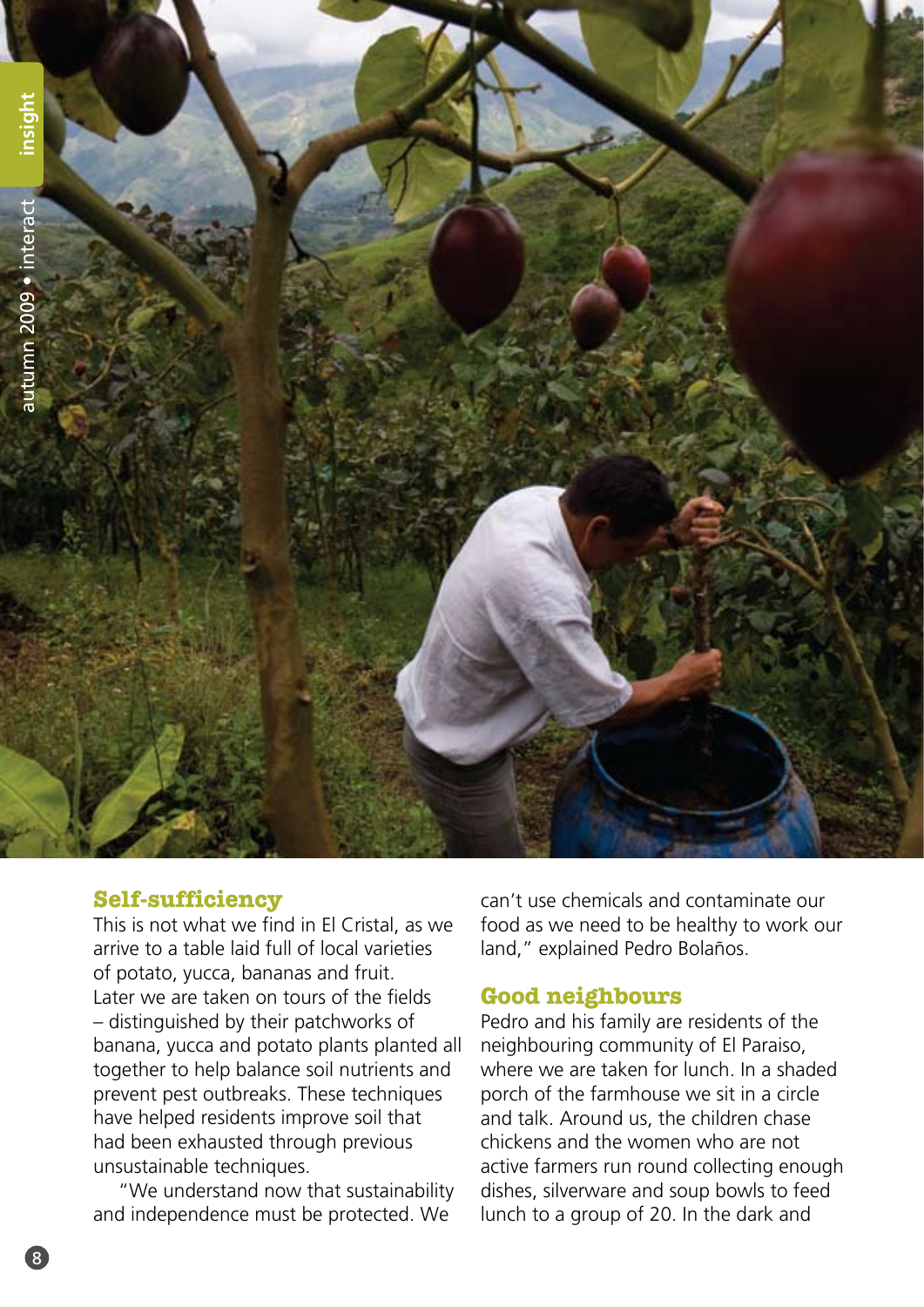

▲ *María Méndez (left), Elena Gomez and Ruth Vivanco preparing food in María's kitchen in the village of El Paraiso.*

◀ *Pedro Bolaños preparing organic fertiliser to use on his fields.*

smoky kitchen, smells of yucca soup and roast chicken with potatoes emerge. There is corn drying over the fireplace and garlic hanging from the rafters. The women cooking, all business, hand us plates and shoo us towards the table to eat.

# **Confidence**

"If we had one message for leaders at Copenhagen it would be to protect the environment," says Enrique as he finishes lunch and prepares himself for an afternoon in the fields. "We all breathe the same air, pollution affects everyone. It *Brie O'Keefe is Progressio's Campaigns Officer. She visited Ecuador in May 2009. Photos: Santiago Serrano/Majority World*

affects our crops, and our lives."

Farmers in El Cristal and El Paraiso still struggle to make ends meet month to month, but the techniques of agroecology have given them new knowledge on how to manage their farms, improving food security and enhancing their sense of independence and confidence. Once spending the little money they had on tinned spaghetti, they now proudly eat their own food, and share knowledge with neighbouring communities to ensure they can all farm sustainably well into the future.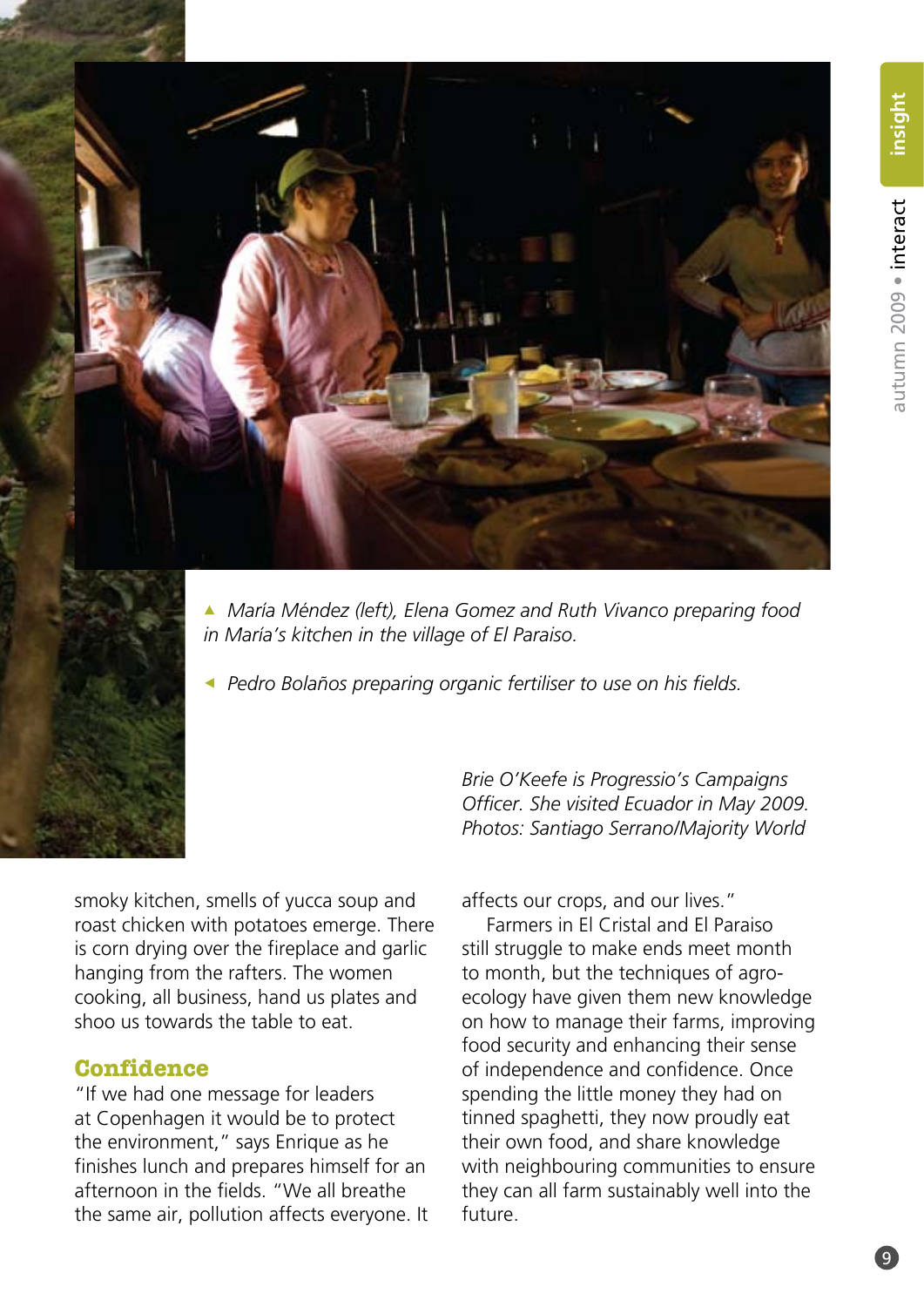# UPDATE

The Department for International Development's white paper *Building our common future* reflects suggestions from Progressio and others that development must address environmental concerns and embrace different economic models. The paper stresses however that in the current financial climate, **development funding** cannot be taken for granted. Please take every opportunity to remind politicians that you care deeply about Britain's role in international development and want it to remain a top priority.

Progressio's **East Timor: Who Cares?** campaign culminated in a photo exhibition at the Houses of Parliament at which a collage of supporter and campaigner photos was presented to Foreign Office minister Ivan Lewis. The UK government has pledged to support East Timor's efforts to build a strong and just society.

Check out our new blog **Poverty Bites** and get your teeth into development issues: go to http:// progressio.typepad.co.uk/ povertybites/

# Introducing…

# Mrs Fanny Fawcett!

**Many of you** have already received information about Progressio's new campaign *Just Add Water* which asks decision-makers to acknowledge the crucial link that exists between water and climate change. In a 1950s style recipe booklet we follow



the journey of Mrs Fawcett as she learns that poor farmers around the world are already greatly affected by the effects of climate change: namely drought, torrential rains and changing seasonality.

In many ways, Mrs Fawcett represents each one of us living in the North who cares about social justice issues. With limited time, money and information we each try to ensure we make the best decisions we can to keep our world a place characterised by fairness and justice. It's not easy, and it's often overwhelming, but like Mrs Fawcett, we realise we must try.

Water is the medium through which the effects of climate change will be felt around the world. We would ask all Progressio supporters to take the time to fill in the Just Add Water campaign postcard and send it to their MPs, but also to get their friends and family involved in this issue.

To help you do this, we've launched the **climate change cocoa challenge** – order an action pack now, and help spread the word about water and climate change! Using the tools provided in the action pack, in the time it takes to make a cup of cocoa, you and your family, friends or co-workers will have learned more about this important issue, and engaged to make a real difference for farmers in the developing world.

To order your **climate change cocoa challenge action pack** call Progressio or email campaigns@progressio.org.uk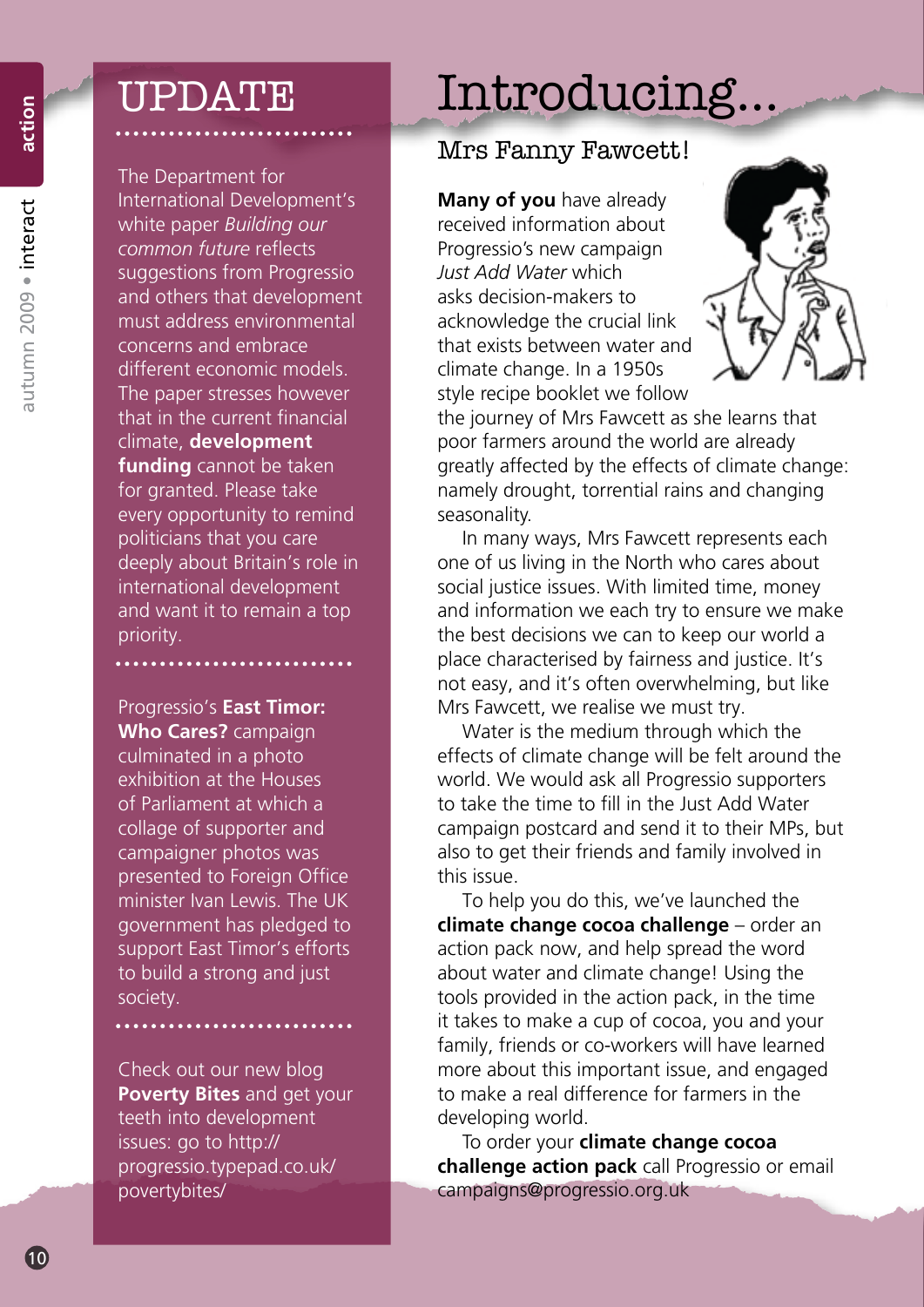**action**

# eyewitness: people power

**A few weeks ago, the Malawian people voted against politicians who people said "never seemed to listen to their constituents and just appeared to serve their own interests", writes Christine Allen...**

**Malawi is a country facing many challenges**, from lack of resources to low life expectancy (see box). Years of political in-fighting and disregard for the struggles of ordinary people mean development was stalled.

For the past four years, the country had been led by a minority government which struggled to get legislation or even a budget through parliament. This time, the people wanted a government that could deliver improvements in their lives, and voted resoundingly for President Bingu wa Mutharika's Democratic Progressive Party. It was a routing of the old guard, some of whom had served for many years, and a clear mandate for change.

The vote invigorated democracy at a time when people were fed up with complacent politicians who were not listening to them. "They thought they were safe and they've had a surprise," one voter told me.

The election also showed how civil society, and faith communities in particular, can play an active role in achieving change.

Conscious of real concerns that there would be violence during the elections, church leaders across the country called for non-violent elections while congregations engaged in a coordinated campaign of prayers for peace.

The high profile nature of this campaign made it very difficult for politicians to encourage or condone outbreaks of violence. It is a clear indication how religious communities, and the religious leadership, can influence the culture and values of a society for the good.

At the same time, the church took active steps to help ensure the vote was free and fair. Alongside the international missions were local observers, many of whom were coordinated by church organisations.

Local people spent long hours monitoring the polling stations and supervising the counting of ballots. Their commitment was evident: they were often without food and did this work for a tiny payment.

Such commitment bodes well for the future: for only when people realise their power, can they make it real. The people of Malawi have both realised and made real their power – and are ready now to make what many are calling "a new beginning".

Since 1990, Malawi has ranked amongst the world's 20 least developed nations. Life expectancy is just 46 years, child mortality is high and an estimated 1 million Malawians – 12% of the population – are thought to be living with HIV. The biggest dayto-day concern for ordinary Malawians, 52% of whom live on less than \$1 a day, is feeding their families. This is a predominantly rural society where a staggering 84% live outside urban areas, farming an average plot of just 0.5 hectares per household.

*Christine Allen is Progressio's Executive Director. She visited Malawi in May, shortly after the presidential elections.*

**11**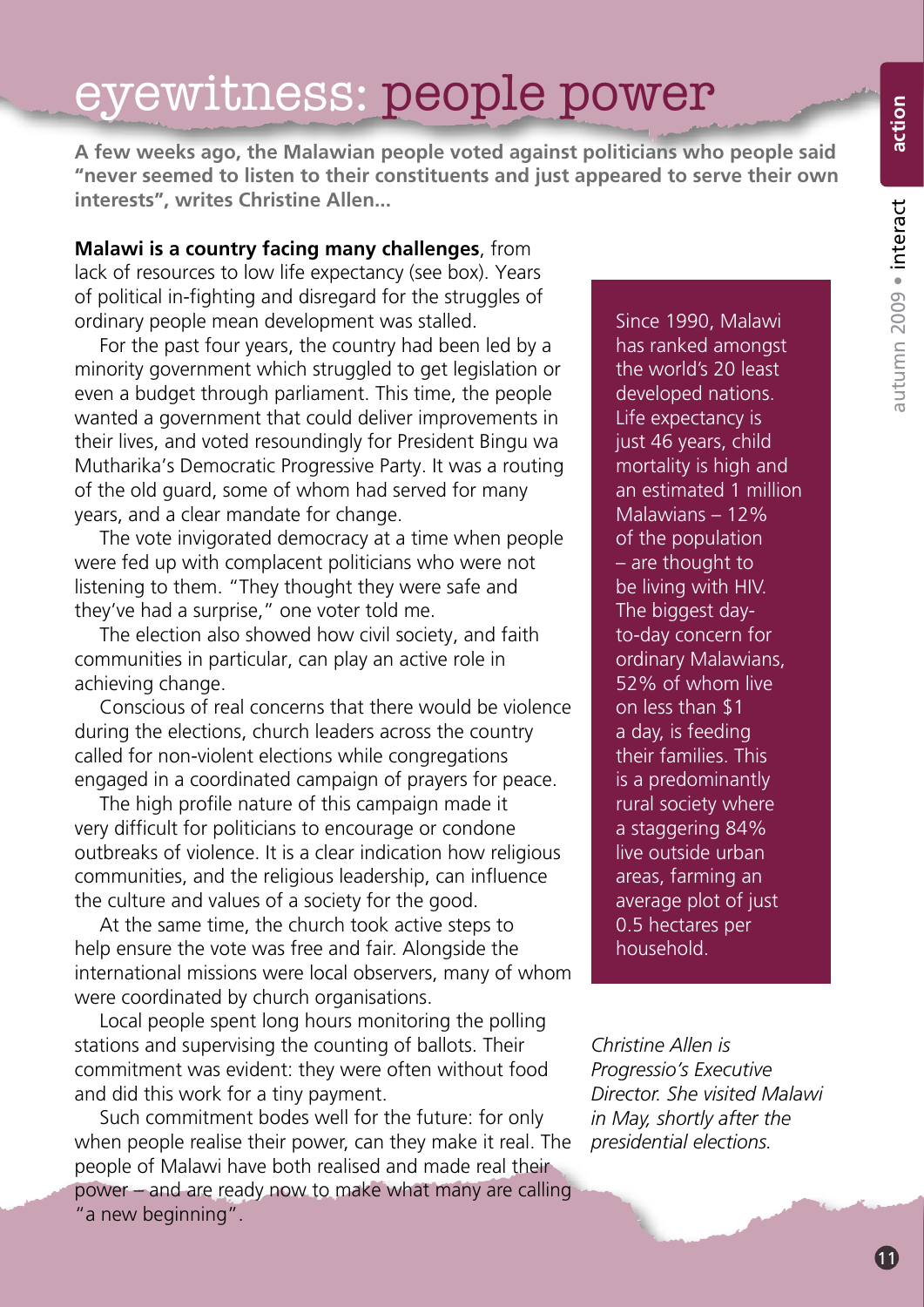# letter from Malawi

**Margaret (left) and Grace are small-scale farmers in Nchisi district. Both have switched to organic farming in response to the high cost of chemical fertilisers and pesticides. "We are now in control of our farming," says Grace. "We have more food to eat, and more food to sell."** *Photo: Marcus Perkins/Progressio*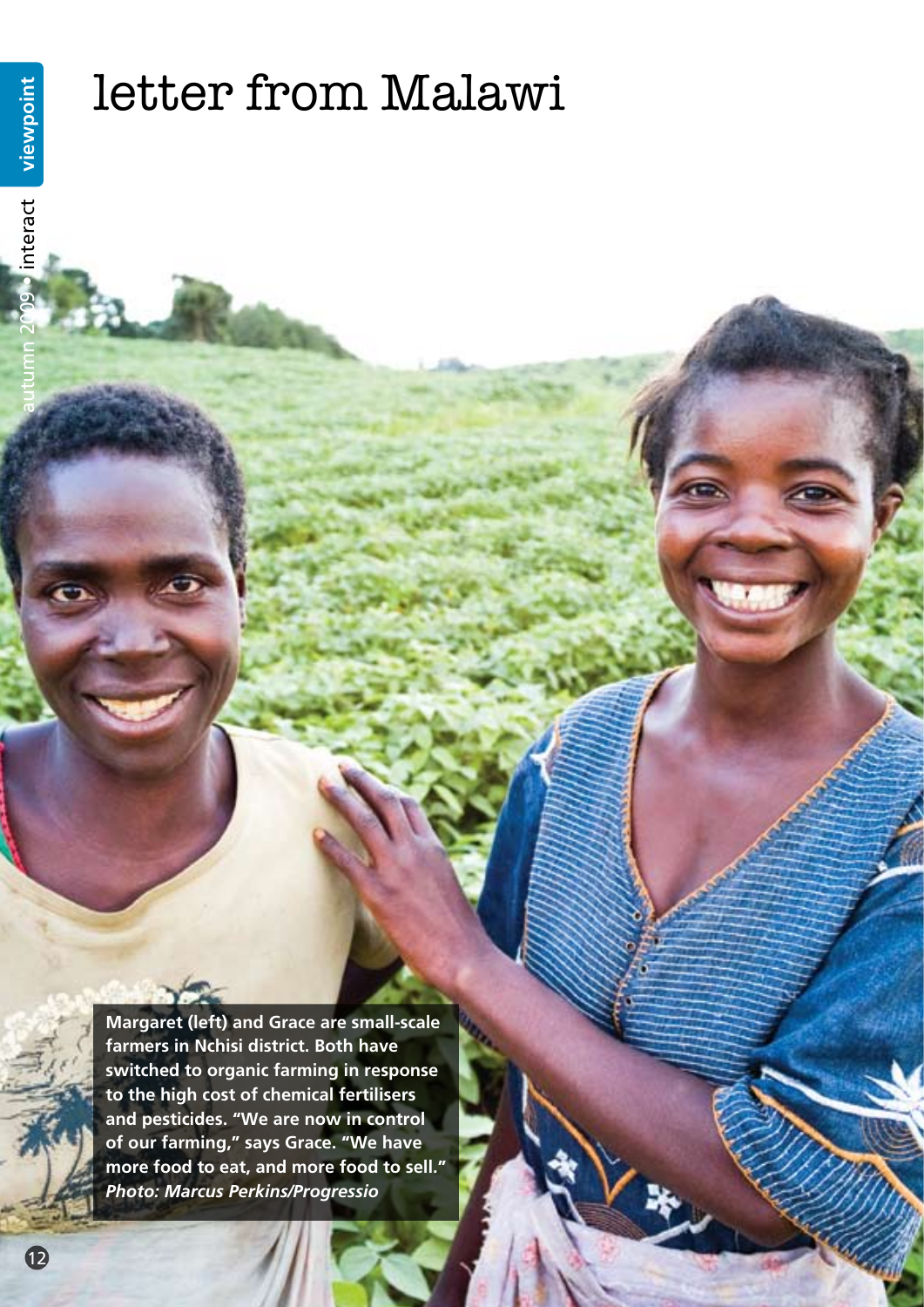**Eliza lives in a small village** on the outskirts of Selima. Along with some other families, she has been tending a plot of land, on which they grow Sweet Red Sorghum. As well as being a mother, Eliza is also the secretary of the committee that oversees the plot.

With the support of Progressio's partner organisation, Environment Africa, a small Malawian NGO, they are assessing the benefits of this crop. The community works a common plot together as well as having their own individual plots.

All that they learn as a group on the common plot they then put into practice on their own land.

# **Higher yield**

Even though the birds seem to love it, they hope that this plot will yield 7kg of Sorghum – more than double the other varieties they had been growing. Innocent Bidong Ogaba, Progressio's development worker with Environment Africa, has been working with communities like these to help them to grow crops that will be more marketable.

There is a lot of maize grown in Malawi, but the quality is diminishing and the crop often fails, with disastrous effects. Maize needs a lot of water and Malawi's rainy season is getting shorter – just one illustration of how Malawi is suffering the effects of climate change. Red Sorghum is a more drought-resistant crop and the higher yield will bring more money to the community.

### **Market forces**

Innocent's work focuses on identifying the gaps in the market for potential crops that could grow here, or for products of these crops. On another communal plot we visited, people were growing *moringa*, a tree with nutritious leaves and seeds which can produce oil; *jetropha*, a tree whose seeds produce oil for fuel and which is also used for fencing to tackle soil erosion; and

*neem* trees, which have an essential oil that can be used as a pesticide.

The trees are nitrogen fixing, so are good for the land. Between the trees, they are also growing groundnuts and some vegetables, so they are maximising the potential.

Sixty families started this particular project in January. They began with meetings to discuss what they wanted to do and started the plot in March. When I went, at the end of May, the *jetropha* seedlings were well established and there were little shelters of sticks around the slightly more fragile *moringa* and *neem* trees.

### **Skills and potential**

Working with Innocent and his counterpart, Mercy, the community already have ideas about what they want to achieve. They organise themselves in terms of how they work the land and between themselves manage the whole project. Every month they evaluate how they have done and address any issues. Innocent is bringing a lot of information and skills to the community about how they can access markets and ensure they get a good price for their produce and work.

### **Community care**

In the face of drought and other climate change impact, food production is a challenge. Many people go hungry. But food security is only one aspect – for the long term you need to care for the environment too, and build up the skills and potential of the local community.

That's why markets are important – people can use products and sell them too. Barbara, from Environment Africa, told me: "We are looking for a transformation of this village." Who would have thought all that could come from just one field?

*Christine Allen is Progressio's Executive Director. She visited Malawi in May 2009.*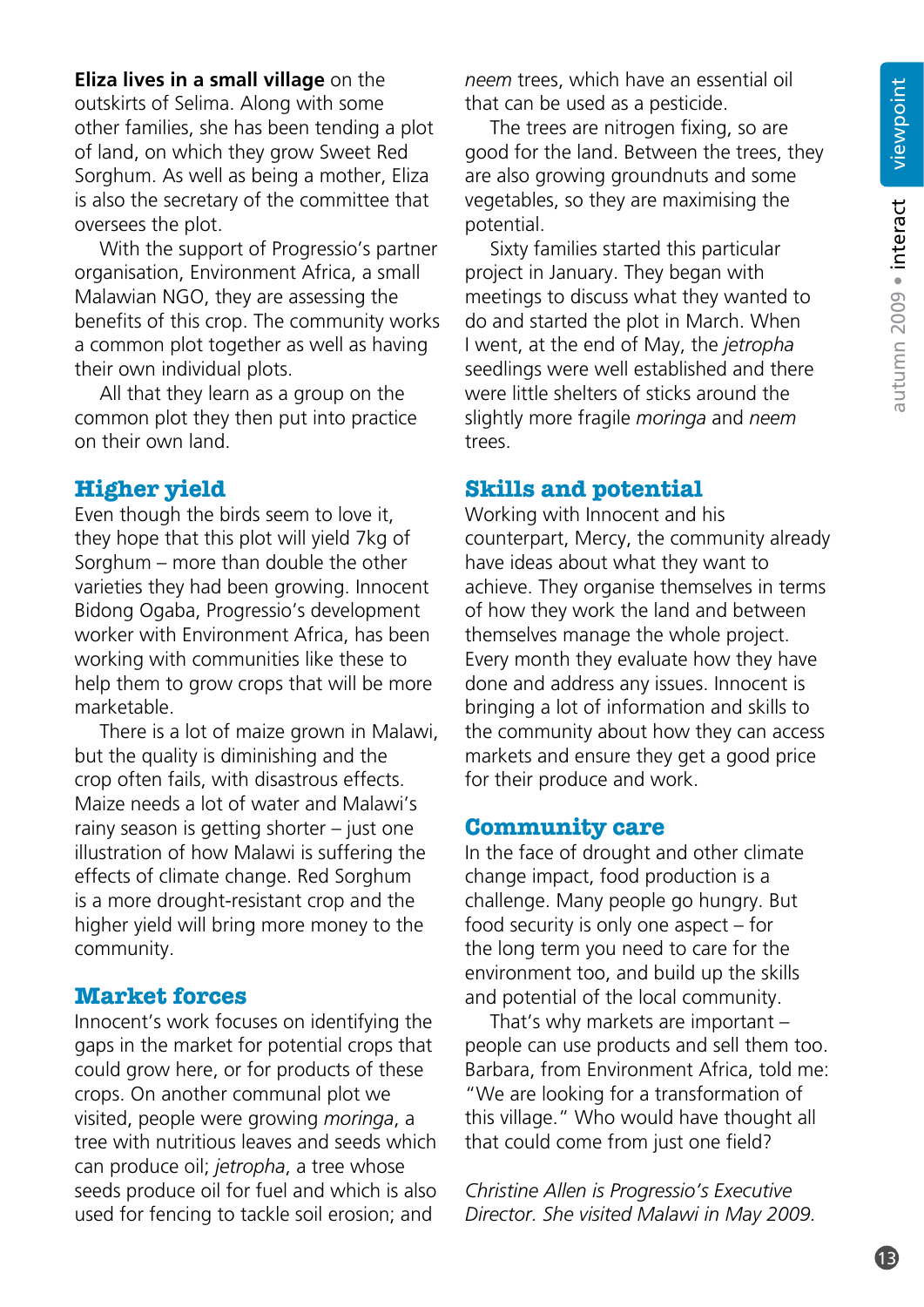# **Q: How would you describe yourself?**

A: I am a simple, peace-loving, straightforward person who likes working with and for people who are in need of support.

# **Q: What is your first memory of arriving in Yemen?**

A: After I arrived I went to an internet café near my hotel. It was a small, smoky room, full of people with swollen cheeks, carrying sharp weapons (Jambia traditional swords). I was frightened and wondered what terrible disease these men had. Later I realised that most of them were chewing Qat (the leaves of a plant which acts as a stimulant).

# **Q: What has been the most exciting moment so far?**

A: I had an opportunity to address a mass wedding ceremony attended by more than ten thousand people. On the spot I was given a few minutes to talk. I took it as a great opportunity, introducing myself as a development worker from Progressio and talking briefly about HIV and AIDS and how it can be prevented in the context of Islam.

# **Q: And the biggest lesson?**

A: My partner organisation has enlightened attitudes, but society here is perceived to be very conservative in talking about sex and sexuality. Certain information or approaches are seen as difficult to apply in the context of Yemen, so sometimes it takes time for people to accept these ways of working.

However, despite strong stigma and discrimination, some people living with HIV have gone public and tried to form groups and gain recognition. We have found peer-to-peer groups have been a great way of raising awareness and disseminating information – whether these be fishermen, drivers, barbers, or faith leaders. Indeed faith leaders have quickly realised that they have an important role to play and have understood the need for a comprehensive approach to prevention.

# **Q. What is your favourite motto or saying?**

A: "Love all, serve all."

# Prachanda Man Shrestha **Yemen**

**Prachanda (centre) discussing activities during Ramadan for people living with HIV with Hatim Asamiry (left), an** *imam* **of Al Athnan mosque, and Abdo Ali Mansoob, Director of Progressio partner organisation Abu Musa Al Ashary. They are standing outside the Arrhgman mosque where Mr Mansoob preaches.** *Photo: Abdul Jalel Almarbashy*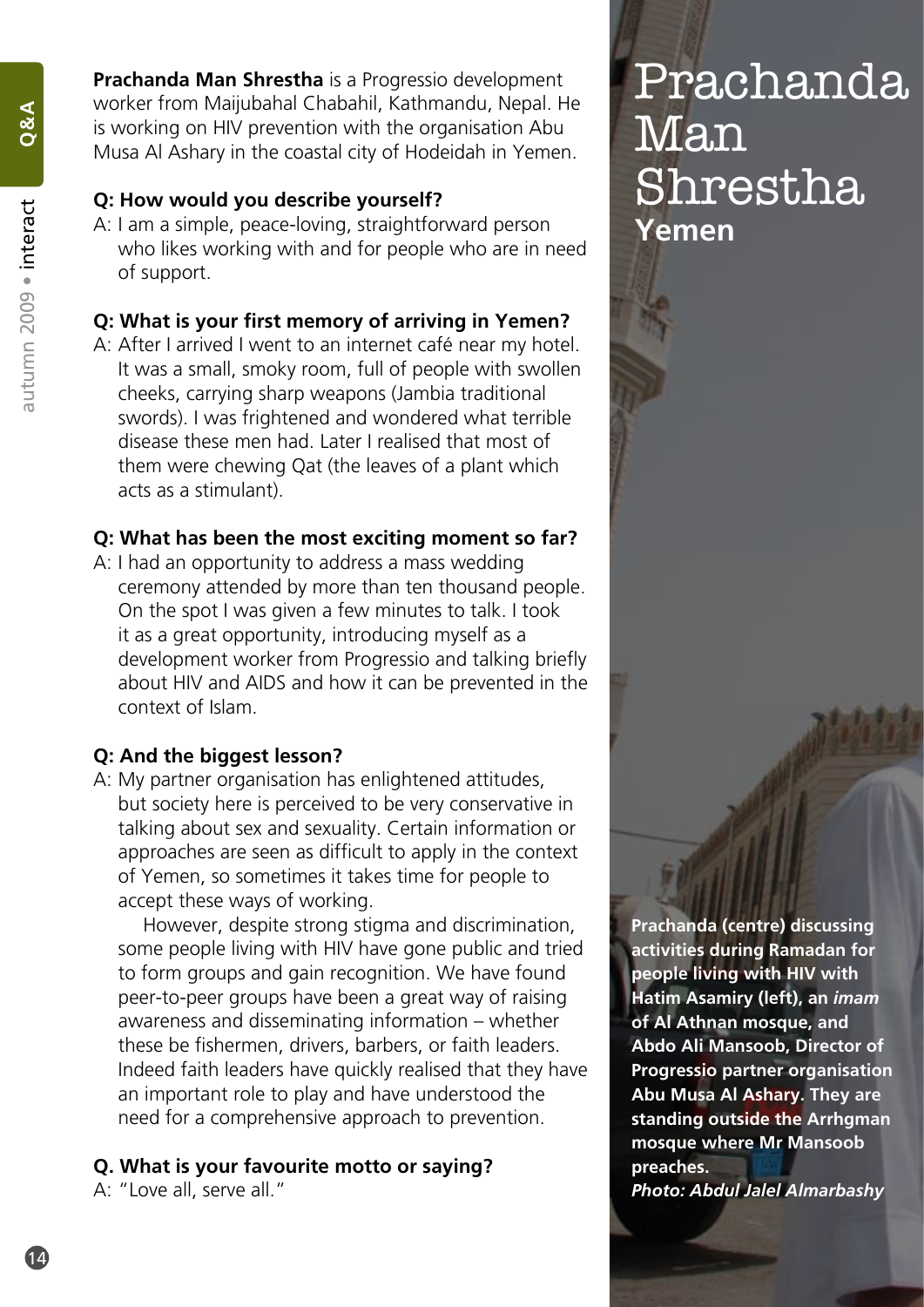